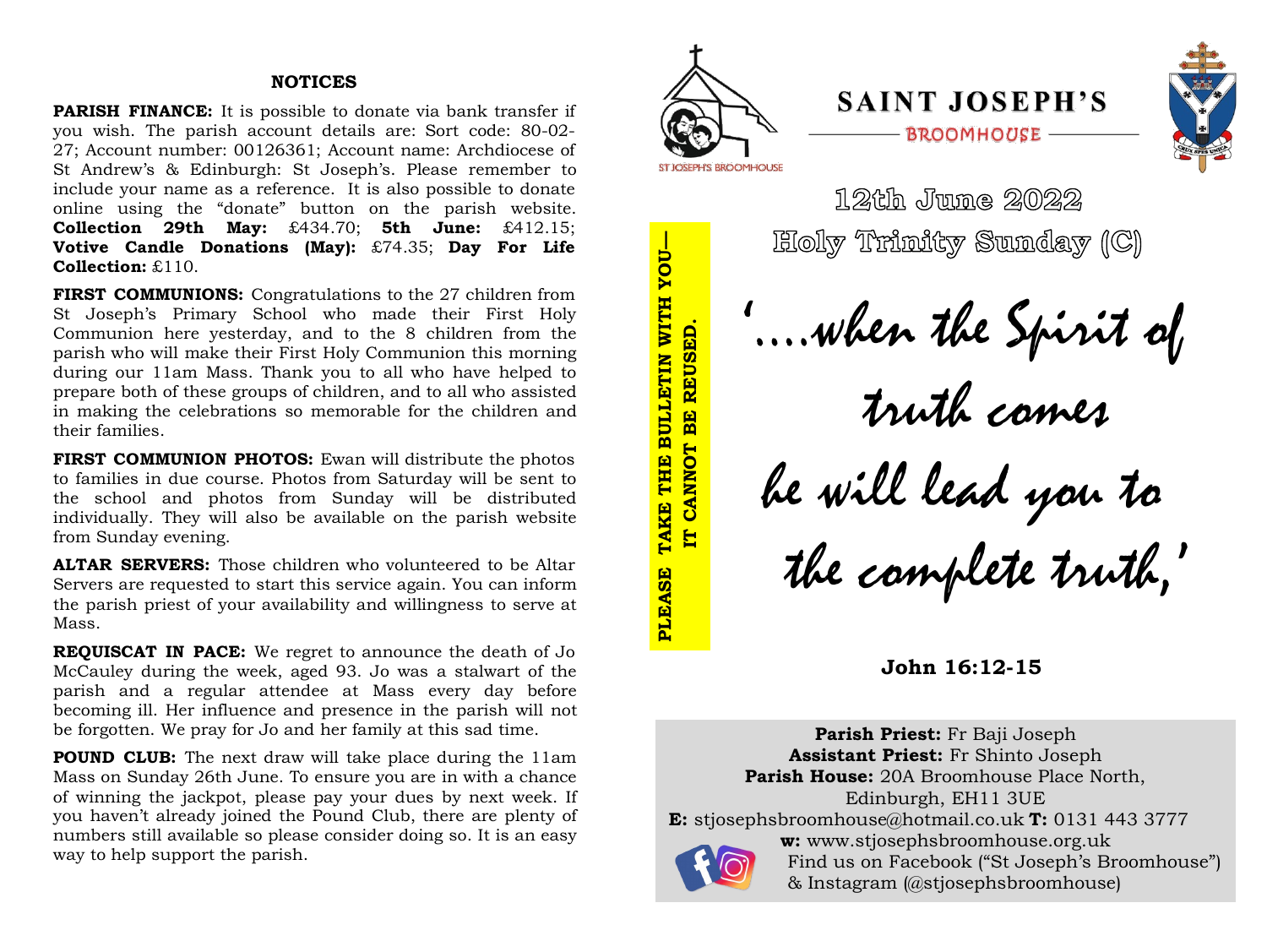# ORDER OF THE MASS

# **Entrance Antiphon**

Blest be God the Father, and the Only Begotten Son of God, and also the Holy Spirit, for he has shown us his merciful love.

# **Introductory Rites**

P: In the name of the Father, and of the Son, and of the Holy Spirit. **℟** *Amen.*

P: The grace of our Lord Jesus Christ, and the love of God, and the communion of the Holy Spirit be with you all.

**℟** *And with your spirit.*

# **Penitential Act**

I confess to almighty God / and to you my brothers and sisters, that I have greatly sinned / in my thoughts and in my words, in what I have done, and in what I have failed to do, through my fault, through my fault, through my most grievous fault; therefore I ask blessed Mary ever-Virgin, all the angels and saints / and you my brothers and sisters, to pray for me to the Lord our God. Amen.

| P: Lord have mercy.   | $\dot{\mathbf{R}}$ Lord have mercy  |
|-----------------------|-------------------------------------|
| P: Christ have mercy. | $\mathbb R$ Christ have mercy       |
| P: Lord have mercy    | $\hat{\mathbf{R}}$ Lord have mercy. |

# **Gloria**

Glory to God in the highest, and on earth peace to people of good will.

We praise you, we bless you, we adore you, we glorify you, we give you thanks for your great glory, Lord God, heavenly King, O God, almighty Father.

Lord Jesus Christ, Only Begotten Son, Lord God, Lamb of God, Son of the Father, you take away the sins of the world, have mercy on us; you take away the sins of the world, receive our prayer; you are seated at the right hand of the Father, have mercy on us. For you alone are the Holy One, you alone are the Lord,

Reflection

# **LESSONS FROM THE TRINITY**

Greatest feast of our faith: The Church celebrates several solemnities and feasts during the liturgical year, such as: Christmas, Baptism of our Lord, Epiphany, Pentecost, Ascension, etc. But today we celebrate the greatest feast of the Most Holy Trinity—the feast of God. There are many mysteries taught by the Catholic Church, but the greatest mystery of our faith is that of the Trinity.

Different functions: The readings of today reveal the different functions of the Trinity. The first reading of today reveals the Father as the Creator of everything and the co-existence of the Son in the form of Wisdom with the Father from the beginning of time. In the second reading, St Paul presents Jesus' function as the Redeemer. He says: "We have entered this state of grace" through Jesus Christ. The gospel reading affirms that the Spirit has the function to "lead you to the complete truth".

Nature of the Trinity: Celebrating the feast of the Trinity, we do well to reflect also about the nature of the Trinity. The Trinity is a manifestation of love. The Father gives Himself totally to the Son and the Son gives himself totally to the Father and this spirit of love between the Father and the Son generates the third person of the Trinity—the Holy Spirit. The Trinity is a manifestation of unity and relationship: All three persons have different functions, but there is perfect understanding, unity and relationship. God is a community/ family of the Father, the Son and the Spirit living in perfect relationship.

Response: The celebration of the Trinity, first of all, should help us to recognise and admit our limitations that we cannot understand the mystery of the Trinity and the mystery of life. The mysterious nature of God and of life, secondly, should enable us to wonder at God's being and His works because our God is a God of surprises. The third response is to live in complete dependence on God the Creator, God the Redeemer and God the Sanctifier. Fourthly, just as each person in the Trinity perfectly fulfills its function, each Christian should fulfill his/her function which befits one's state of life and one's mission. Finally, but most importantly, the celebration of the Trinity should teach us the dynamism of life. Human life and human fulfilment are essentially relational just as the Trinity is a dynamism of relationship.

*Fr Baji Joseph, SSP*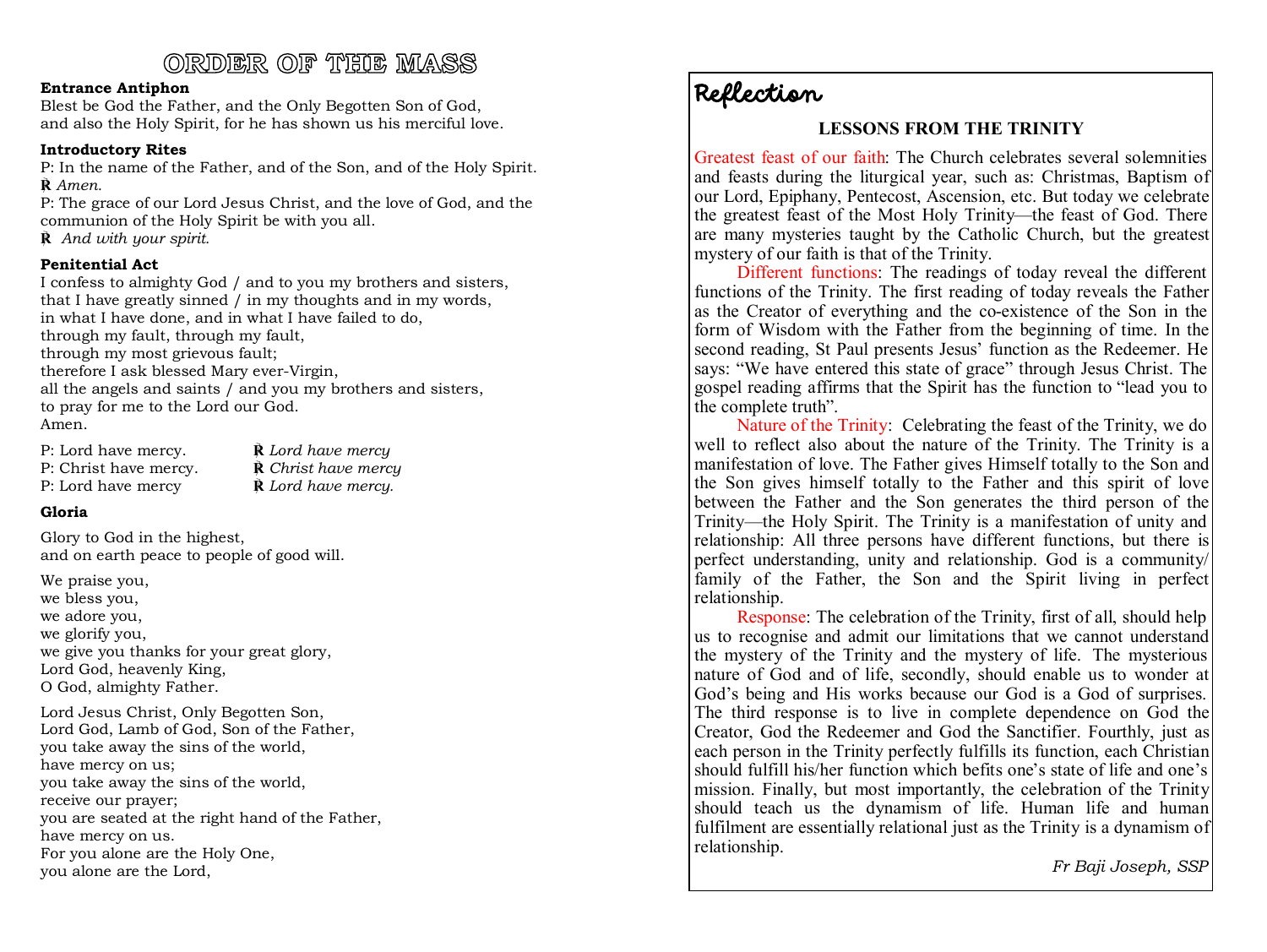P: Behold the Lamb of God, behold him who takes away the sins of the world. Blessed are those called to the supper of the Lamb. **℟***: Lord, I am not worthy that you should enter under my roof, but only say the word and my soul shall be healed.*

### **Communion Antiphon Gal 4: 6**

Since you are children of God, God has sent into your hearts the Spirit of his Son, the Spirit who cries out: Abba, Father.

## (*Order of Mass reproduced with the kind permission of Universalis Publishing Ltd.)*

### **NEWS FROM THE ARCHDIOCESE**

**CORPUS CHRISTI PROCESSION:** As part of the Eucharistic renewal in the Archdiocese this liturgical year, you are invited to take part in a Corpus Christi procession, led by Archbishop Cushley, at St Francis Xavier's in Falkirk on Sunday 19 June at 3pm. This is a major event for the Archdiocese and should be a beautiful and prayerful experience (as well as a chance to be a witness to the Eucharistic Christ in public).

**FAMILY AFTERNOON:** A Family Afternoon at the Gillis Centre will take place on Saturday 25 June, 2.00pm-5.00pmat the Gillis Centre, 100 Strathearn Road, Edinburgh, EH9 1BB. It will include separate sessions for adults and children, focusing on The Eucharist: Source of Family Love, family prayer time in St Margaret's Chapel and family games. This event coincides with the 10th World Meeting of Families taking place in Rome. Details and registration at [bit.ly/ArchEventbrite.](bit.ly/ArchEventbrite)

| <b>MASS SCHEDULE AND INTENTIONS THIS WEEK</b> |             |                                             |                      |
|-----------------------------------------------|-------------|---------------------------------------------|----------------------|
| Date                                          | <b>Time</b> | Feast                                       | <b>Intention</b>     |
|                                               | $8.30$ am   | Solemnity of the Most Holy<br>Trinity $(C)$ | People of the Parish |
| Sunday, 12 Jun                                | 11.00am     |                                             |                      |
| Monday, 13 Jun                                | $9.30$ am   | St Anthony of Padua (D, P)                  | Jo McCauley, RIP     |
| Tuesday, 14 Jun                               | $9.30$ am   |                                             | Jo McCauley, RIP     |
| Wednesday, 15 Jun                             | $9.30$ am   |                                             |                      |
| Thursday, 16 Jun                              | $9.30$ am   |                                             |                      |
| Friday, 17 Jun                                | 9.30am      |                                             |                      |
| Saturday, 18 Jun                              | 9.30am      |                                             |                      |

you alone are the Most High, Jesus Christ, with the Holy Spirit, in the glory of God the Father. Amen.

**First reading Proverbs 8:22-31**

The Wisdom of God cries aloud:

The Lord created me when his purpose first unfolded, before the oldest of his works. From everlasting I was firmly set, from the beginning, before earth came into being. The deep was not, when I was born, there were no springs to gush with water. Before the mountains were settled, before the hills, I came to birth; before he made the earth, the countryside, or the first grains of the world's dust. When he fixed the heavens firm, I was there, when he drew a ring on the surface of the deep, when he thickened the clouds above, when he fixed fast the springs of the deep, when he assigned the sea its boundaries – and the waters will not invade the shore – when he laid down the foundations of the earth, I was by his side, a master craftsman, delighting him day after day, ever at play in his presence, at play everywhere in his world, delighting to be with the sons of men.

# **The Word of the Lord ℟** *Thanks be to God*

# **Responsorial Psalm Psalm Psalm** 8:4-9 **℟ How great is your name, O Lord our God, through all the earth!**

When I see the heavens, the work of your hands, the moon and the stars which you arranged, what is man that you should keep him in mind, mortal man that you care for him? **℟**

Yet you have made him little less than a god; with glory and honour you crowned him, gave him power over the works of your hand, put all things under his feet. **℟**

All of them, sheep and cattle, yes, even the savage beasts, birds of the air, and fish that make their way through the waters. **℟**